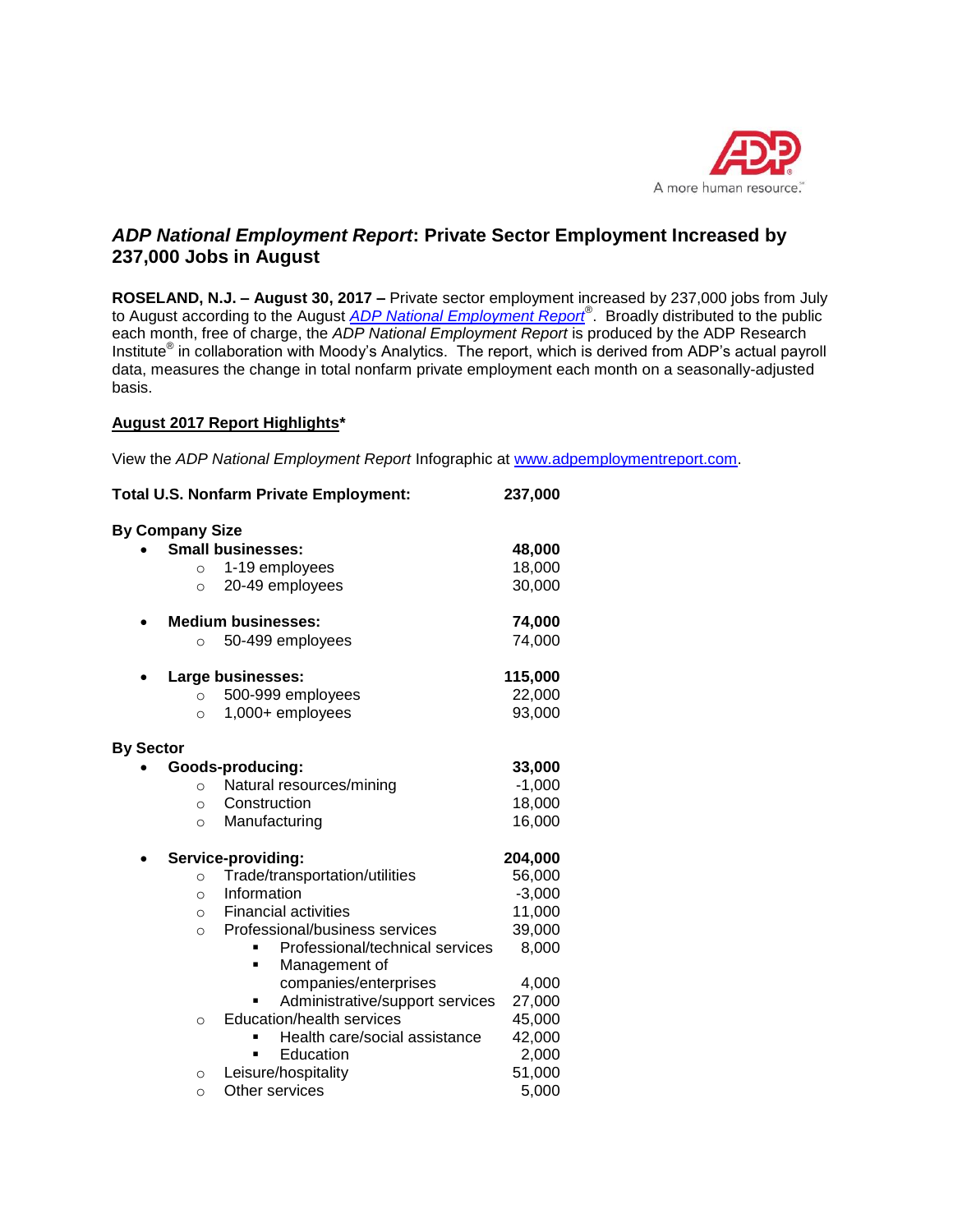\* Sum of components may not equal total, due to rounding.

- **Franchise Employment\*\***
	- o Franchise jobs 21,200

\*\*Complete details on franchise employment can be found [here.](http://www.adpemploymentreport.com/)

"In August, the goods-producing sector saw the best performance in months with solid increases in both construction and manufacturing," said Ahu Yildirmaz, vice president and co-head of the ADP Research Institute. "Additionally, the trade industry pulled ahead to lead job gains across all industries, adding the most jobs it has seen since the end of 2016. This could be an industry to watch as consumer spending and wage growth improves."

Mark Zandi, chief economist of Moody's Analytics, said, "The job market continues to power forward. Job creation is strong across nearly all industries, company sizes. Mounting labor shortages are set to get much worse. The initial BLS employment estimate is often very weak in August due to measurement problems, and is subsequently revised higher. The ADP number is not impacted by those problems."



# Chart 1. Change in Total Nonfarm Private Employment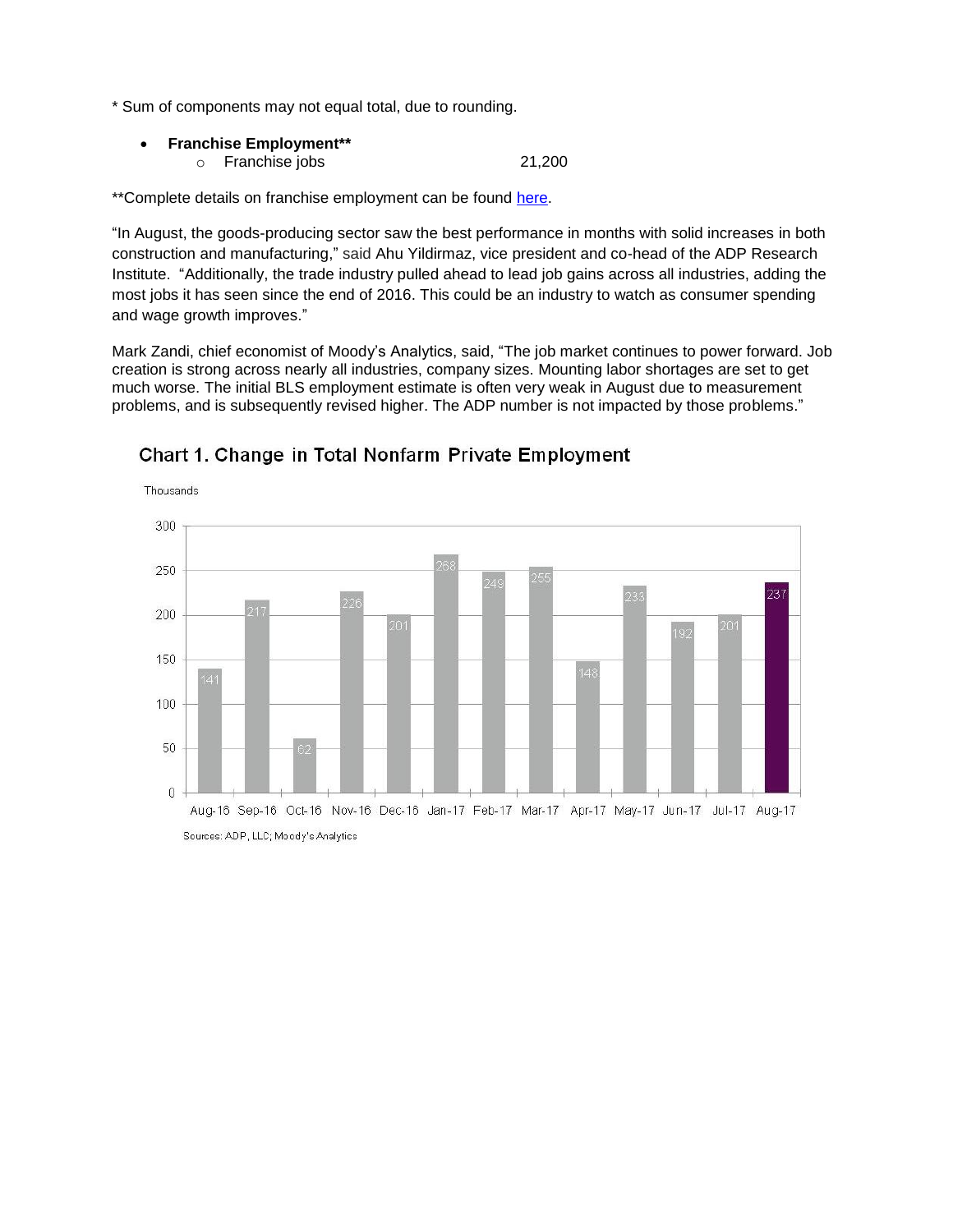

# Chart 2. Historical Trend-Change in Total Nonfarm Private **Employment**

Chart 3. Change in Nonfarm Private Employment by Selected Industry



August 2017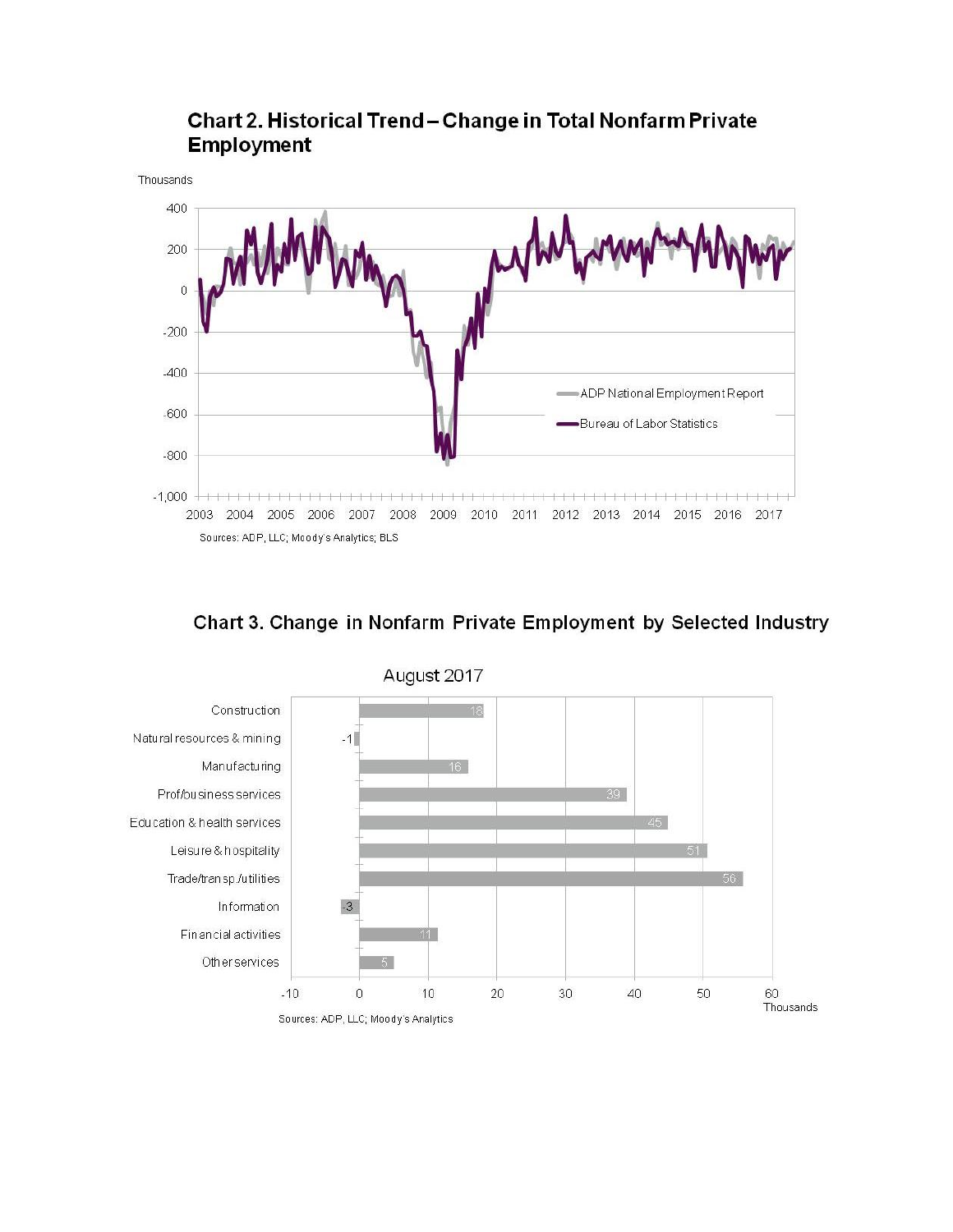

Chart 4. Change in Nonfarm Private Employment by Company Size

The matched sample used to develop the *ADP National Employment Report* was derived from ADP payroll data, which represents 411,000 U.S. clients employing nearly 24 million workers in the U.S. The July total of jobs added was revised up from 178,000 to 201,000.

To obtain additional information about the *ADP National Employment Report,* including additional charts, supporting data and the schedule of future release dates, or to subscribe to the monthly email alerts and RSS feeds, please visit [www.adpemploymentreport.com.](http://www.adpemploymentreport.com/)

The September 2017 *ADP National Employment Report* will be released at 8:15 a.m. ET on October 4, 2017.

### **About the** *ADP National Employment Report*®

The *ADP National Employment Report®* is a monthly measure of the change in total U.S. nonfarm private employment derived from actual, anonymous payroll data of client companies served by ADP®, a leading provider of human capital management solutions. The report, which measures nearly 24 million U.S. workers, is produced by the ADP Research Institute<sup>®</sup>, a specialized group within the company that provides insights around employment trends and workforce strategy, in collaboration with Moody's Analytics, Inc.

Each month, ADP issues the *ADP National Employment Report* as part of the company's commitment to adding deeper insights into the U.S. labor market and providing businesses, governments and others with a source of credible and valuable information. The *ADP National Employment Report* is broadly distributed to the public each month, free of charge.

The data for this report is collected for pay periods that can be interpolated to include the week of the  $12<sup>th</sup>$ of each month, and processed with statistical methodologies similar to those used by the U.S. Bureau of Labor Statistics to compute employment from its monthly survey of establishments. Due to this

Note: All size data included in the ADP National Employment Report is based on size of business, defined as an entity with a unique Employer Identification Number, which may include multiple establishments. Sum of components may not equal total due to rounding.